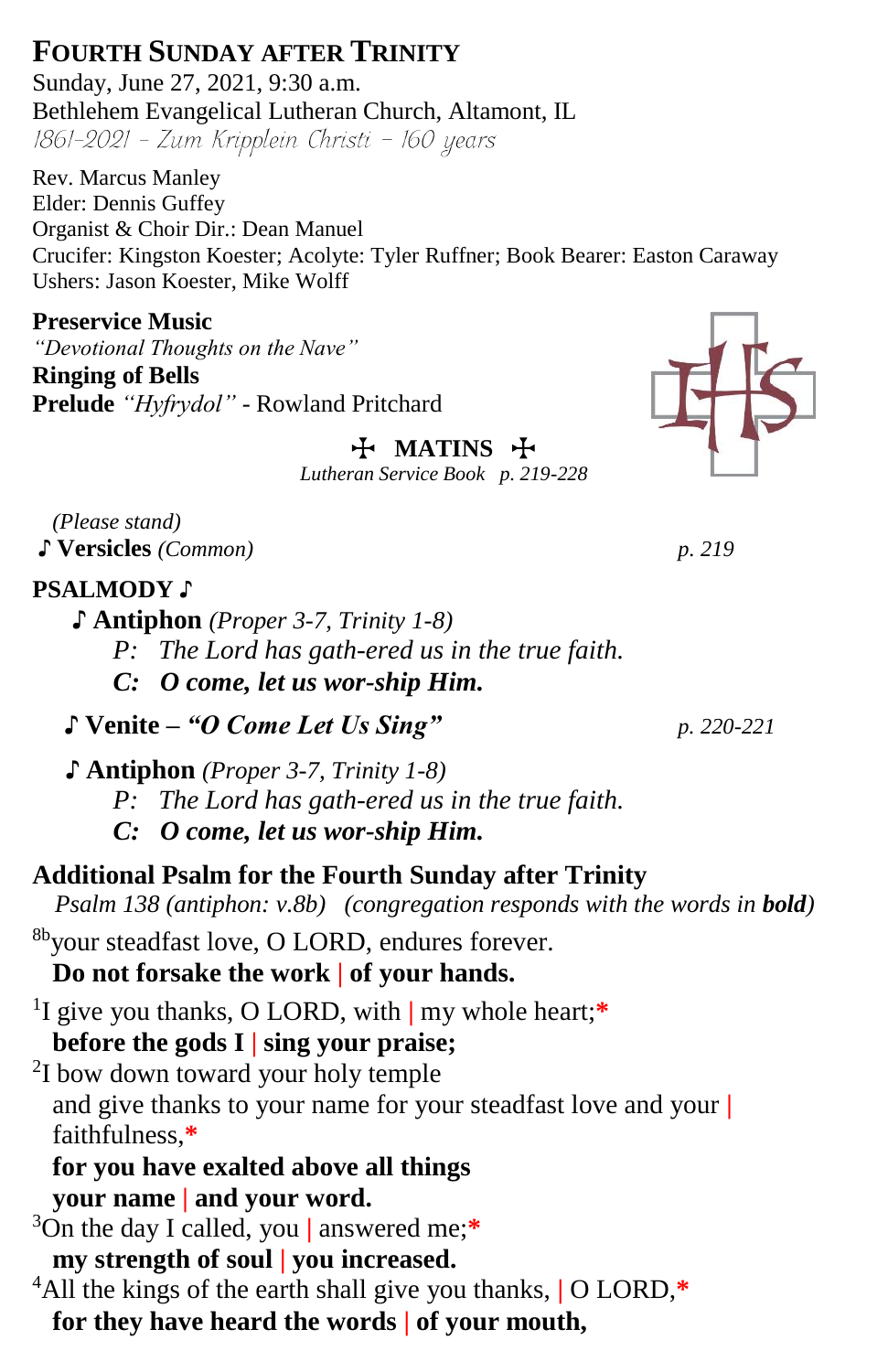5 and they shall sing of the ways **|** of the LORD,**\* for great is the glory | of the LORD.** <sup>6</sup>For though the LORD is high, he regards the **|** lowly,**\* but the haughty he knows | from afar.** <sup>7</sup>Though I walk in the midst of trouble, you pre- **|** serve my life;**\* you stretch out your hand against the wrath of my enemies, and your right hand de- | livers me.** <sup>8</sup>The LORD will fulfill his pur- **|** pose for me;**\* your steadfast love, O LORD, endures forever. Do not forsake the work | of your hands. Glory be to the Father and | to the Son\* and to the Holy | Spirit; as it was in the be- | ginning,\* is now, and will be forever. | Amen.** <sup>8b</sup> your steadfast love, O LORD, endures forever. **Do not forsake the work | of your hands.**

*(Please be seated)*

**Office Hymn LSB #953** *We All Believe in One True God June 2021 Hymn of the Month*

#### *(Please be seated)*

## **Readings from Holy Scripture**

P: A reading from Genesis, the fiftieth chapter.*Genesis 50:15-21* <sup>15</sup>When Joseph's brothers saw that their father was dead, they said, "It may be that Joseph will hate us and pay us back for all the evil that we did to him." <sup>16</sup>So they sent a message to Joseph, saying, "Your father gave this command before he died,  $17.5$ ay to Joseph, Please forgive the transgression of your brothers and their sin, because they did evil to you.' And now, please forgive the transgression of the servants of the God of your father." Joseph wept when they spoke to him. <sup>18</sup>His brothers also came and fell down before him and said, "Behold, we are your servants." <sup>19</sup>But Joseph said to them, "Do not fear, for am I in the place of God?  $^{20}$ As for you, you meant evil against me, but God meant it for good, to bring it about that many people should be kept alive, as they are today.  $^{21}$ So do not fear; I will provide for you and your little ones." Thus he comforted them and spoke kindly to them.

P: O Lord, have mercy on us.

**C: Thanks be to God.**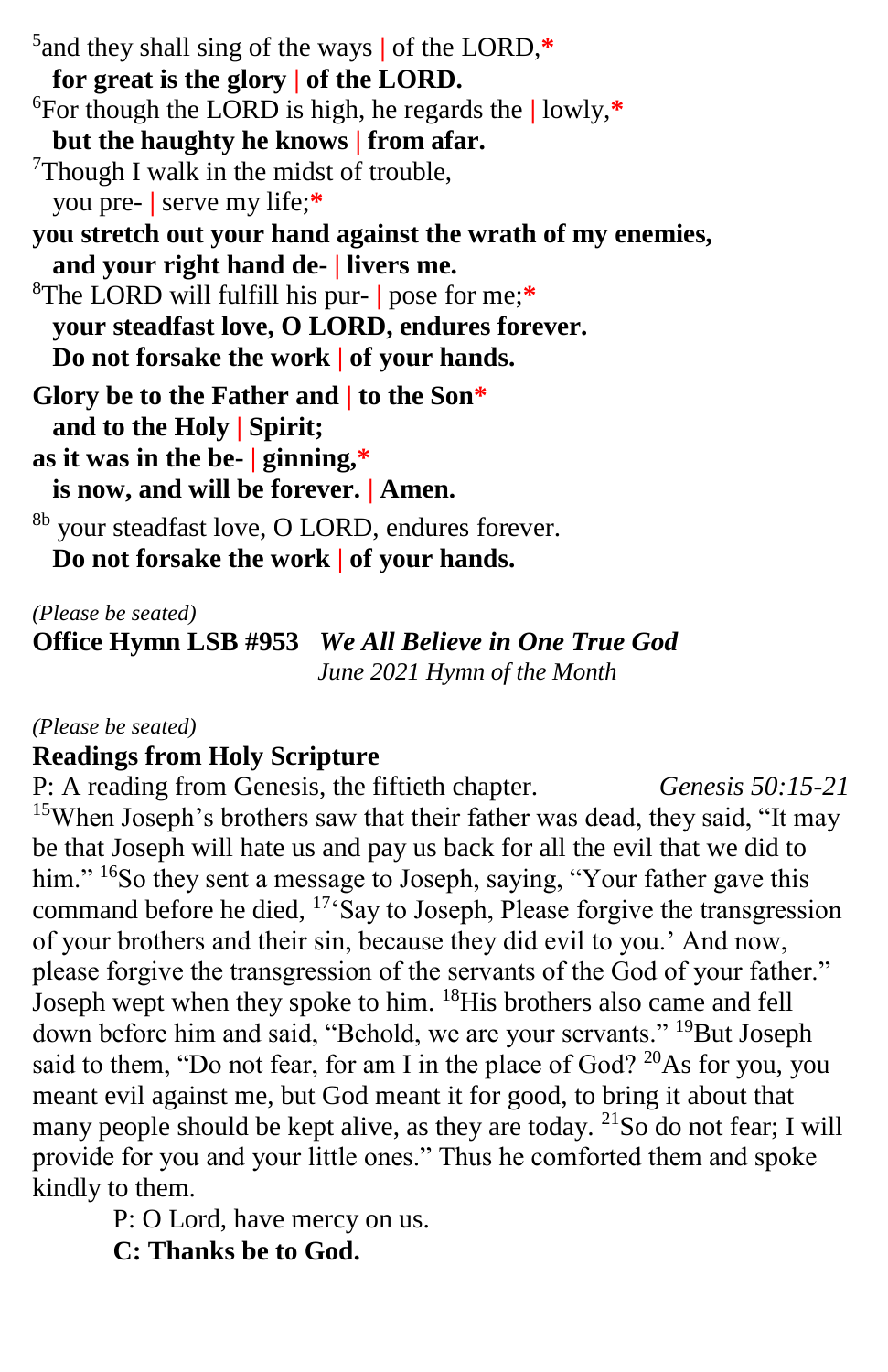P: A reading from Romans, the twelfth chapter. *Romans 12:12-14*

<sup>14</sup>Bless those who persecute you; bless and do not curse them. <sup>15</sup>Rejoice with those who rejoice, weep with those who weep.  ${}^{16}$ Live in harmony with one another. Do not be haughty, but associate with the lowly. Never be conceited. <sup>17</sup>Repay no one evil for evil, but give thought to do what is honorable in the sight of all.  $^{18}$ If possible, so far as it depends on you, live peaceably with all. <sup>19</sup>Beloved, never avenge yourselves, but leave it to the wrath of God, for it is written, "Vengeance is mine, I will repay, says the Lord."  $^{20}$ To the contrary, "if your enemy is hungry, feed him; if he is thirsty, give him something to drink; for by so doing you will heap burning coals on his head." <sup>21</sup>Do not be overcome by evil, but overcome evil with good.

P: O Lord, have mercy on us.

## **C: Thanks be to God.**

#### *(Remain seated)*

P: A reading from St. Luke, the sixth chapter. *Luke 6:36-42*

<sup>36</sup>Be merciful, even as your Father is merciful.

<sup>37</sup>"Judge not, and you will not be judged; condemn not, and you will not be condemned; forgive, and you will be forgiven; <sup>38</sup>give, and it will be given to you. Good measure, pressed down, shaken together, running over, will be put into your lap. For with the measure you use it will be measured back to you."

<sup>39</sup>He also told them a parable: "Can a blind man lead a blind man? Will they not both fall into a pit?  $40A$  disciple is not above his teacher, but everyone when he is fully trained will be like his teacher. <sup>41</sup>Why do you see the speck that is in your brother's eye, but do not notice the log that is in your own eye? <sup>42</sup>How can you say to your brother, 'Brother, let me take out the speck that is in your eye,' when you yourself do not see the log that is in your own eye? You hypocrite, first take the log out of your own eye, and then you will see clearly to take out the speck that is in your brother's eye.

P: O Lord, have mercy on us.

### **C: Thanks be to God.**

#### ♪ **Responsory** *(Common) p. 222*

P: Forever, O Lord, Your Word is firmly set in the heavens.

- C: **Lord, I love the habitation of Your house and the place where Your glory dwells.**
- P: Blessed are those who hear the Word of God and keep it.
- C: **Lord, I love the habitation of Your house and the place where Your glory dwells.** P: Glory be to the Father and to the Son and to the Holy Spirit.
- C: **Lord, I love the habitation of Your house and the place where Your glory dwells.**